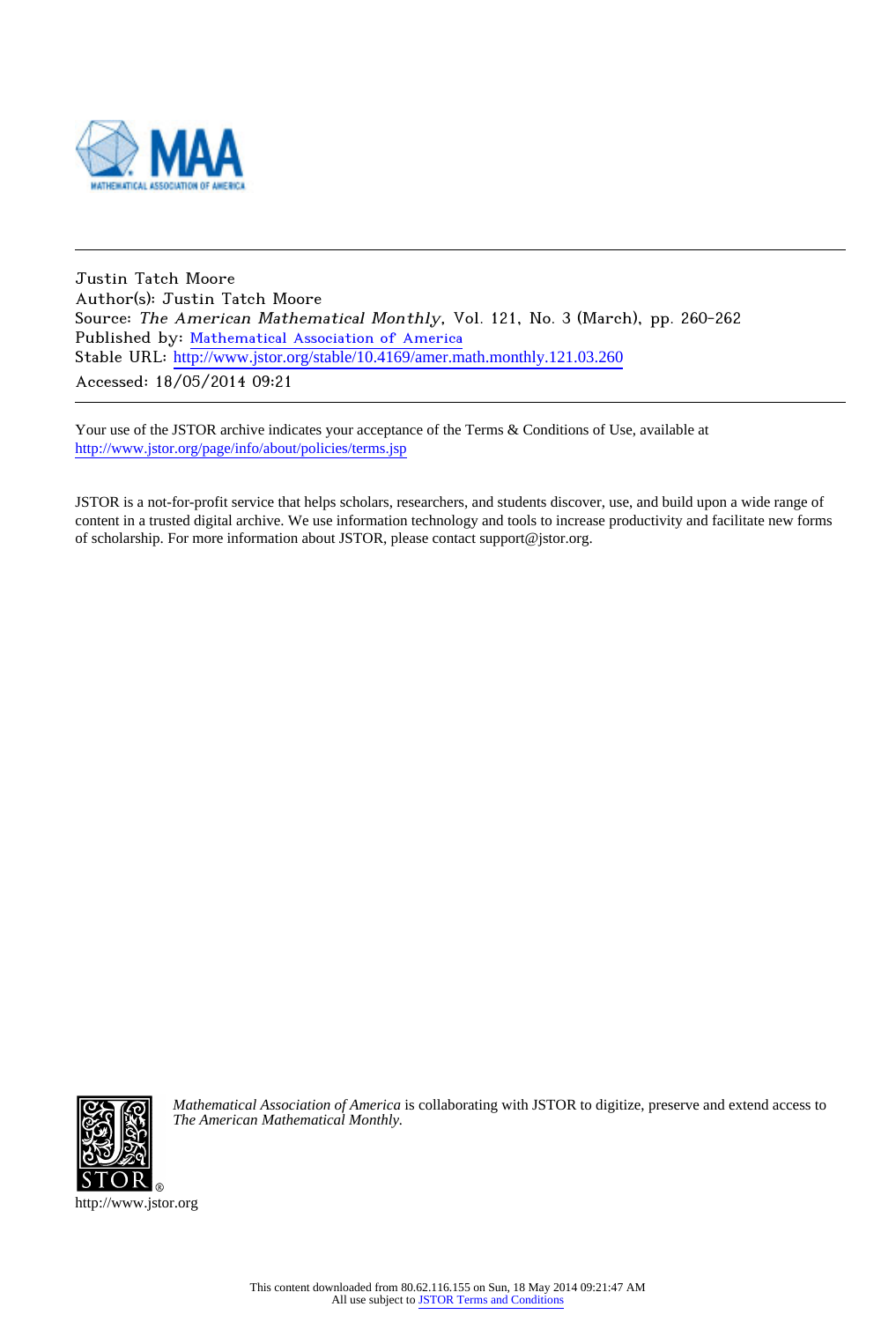## **A Zorn's Lemma Proof of the Dimension Theorem for Vector Spaces**

## **Justin Tatch Moore**

**Abstract.** This note gives a "Zorn's Lemma" style proof that any two bases in a vector space have the same cardinality.

One of the most fundamental notions in linear algebra is that of a basis: A subset *B* of a vector space *V* is a *basis* if every element of *V* is a unique linear combination of elements of *B*. The following theorem of Georg Hamel expresses one of the most important aspects of this definition.

**Dimension Theorem.** *If V is a vector space and A and B each form a basis for V , then*  $|A| = |B|$ *.* 

This common cardinality of a basis for *V* is of course known as the *dimension* of *V*. Typically, this result is proved in an undergraduate course, but only under the assumption that *A* is finite. The proof of the general result is usually considered "beyond the scope of the text." One reason for this is presumably that the best-known proofs use some nontrivial facts about cardinal arithmetic for infinite sets (e.g., any infinite set is equinumerous with the set of all of its finite subsets). While important in their own right, these facts are nevertheless tangential from the point of view of linear algebra. The purpose of this note is to give a self-contained Zorn's Lemma-style proof of the Dimension Theorem, in the same spirit that it is so often used in more advanced undergraduate courses. We will take the finite instance of the Dimension Theorem for granted and treat it as a black box.

Let's begin with the definition of the partial ordering to which we will apply Zorn's lemma; once this simple definition is in place, the rest of the proof follows naturally. Define P to be the set consisting of all linear transformations *T* from a subspace *W* of *V* onto *W* such that:

1.  $A \cap W$  and  $B \cap W$  are each a basis for *W*, and

2. the restriction of *T* to *A* ∩ *W* is a bijection between *A* ∩ *W* and *B* ∩ *W*.

This set is equipped with a natural partial ordering: Define  $S \leq T$  to mean that the domain of *S* is included in the domain of *T* and the restriction of *T* to the domain of *S* equals *S*.

Notice that  $\mathbb P$  is nonempty, since the transformation  $0 \mapsto 0$  defined on the trivial subspace  $\{0\}$  of V is in  $\mathbb{P}$ . It is not immediately obvious, however, that  $\mathbb{P}$  contains any other elements even if *V* is nontrivial; we will remark more on this at the end of the proof.

Recall that Zorn's Lemma is the following assertion.

**Zorn's Lemma.** If  $\mathbb P$  *is a partially-ordered set in which every totally ordered subset of* P *has an upper bound in* P*, then* P *has a maximal element.*

260 **C THE MATHEMATICAL ASSOCIATION OF AMERICA** [Monthly 121]

http://dx.doi.org/10.4169/amer.math.monthly.121.03.260 MSC: Primary 15A03, Secondary 03E25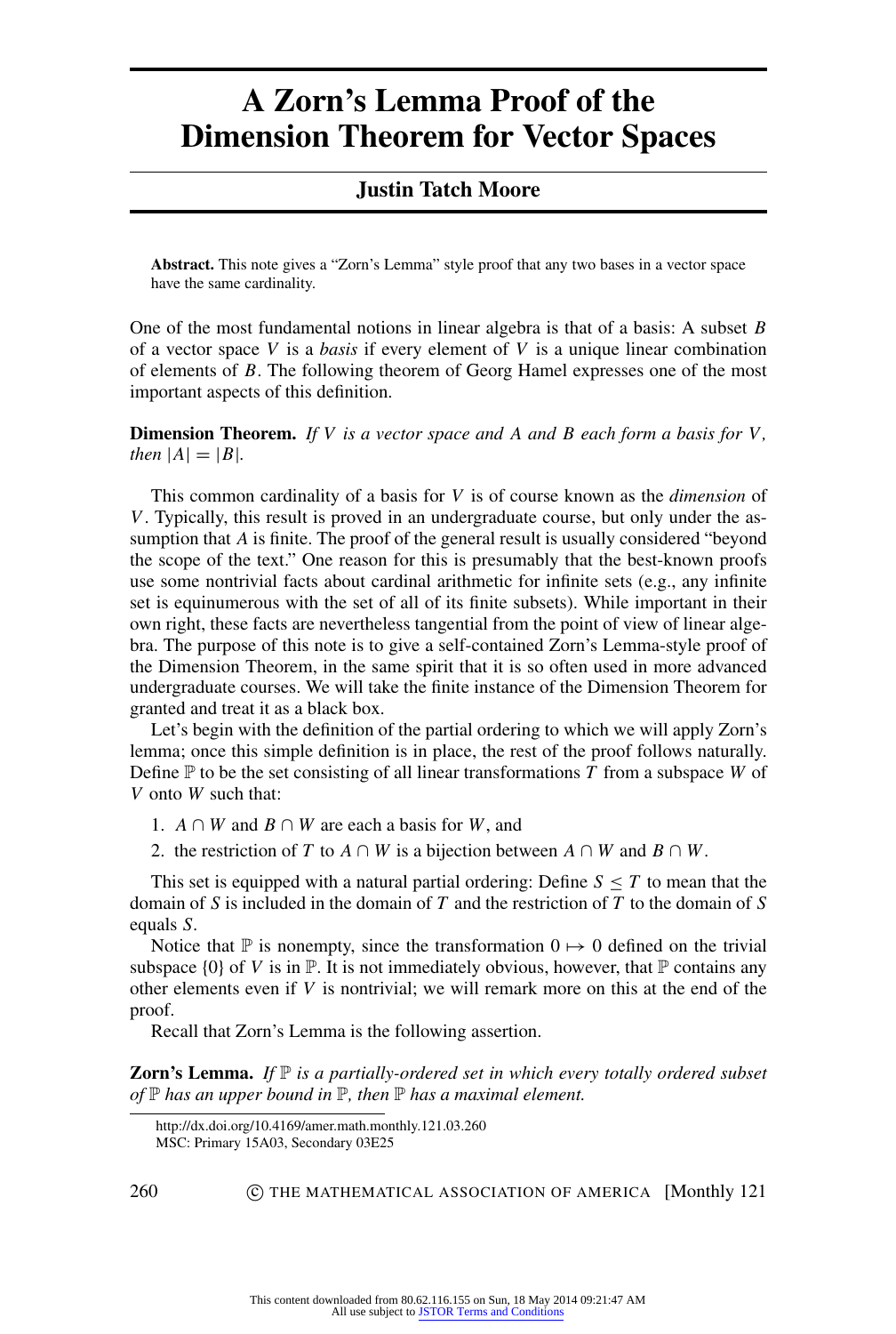The proof that the partial order  $\mathbb P$  we defined above isn't trivial is closely related to our main task: demonstrating that if  $T : W \to W$  is a maximal element of  $\mathbb{P}$ , then *W* must equal *V*.

First we will prove, however, that  $\mathbb P$  has a maximal element. This is easy and completely standard. If  $C \subseteq \mathbb{P}$  is totally ordered, let *T* be the function whose domain *W* is the union of the domains of elements of C and that satisfies  $Tu = v$  if there is an element *S* of *C* such that  $Su = v$ . It is easy to verify that, since *C* is totally ordered, *W* is a subspace of *V* spanned by both  $A \cap W$  and  $B \cap W$ , *T* is well defined (i.e., the definition of *T u* does not depend on which element *S* of C is used in its definition), and that *T* defines a linear transformation from *W* to *W*, which maps  $A \cap W$  bijectively to  $B \cap W$ .

Thus, we may apply Zorn's Lemma and find a  $T : W \to W$ , which is a maximal element of  $\mathbb{P}$ . Our task now will be to prove that  $W = V$ . Suppose that this is not the case and construct increasing sequences  $A_1, A_2, \ldots$  and  $B_1, B_2, \ldots$  of finite subsets of *A* and *B* respectively, such that for all natural numbers *n*:

- $A_1$  is not contained in W,
- either  $A_n \cup W$  spans *V* or else  $A_n$  is properly contained in  $A_{n+1}$ ,
- $A_n$  is contained in the span of  $B_n$ , and
- $B_n$  is contained in the span of  $A_{n+1}$ .

Define

$$
A_{\infty} = (A_1 \cup A_2 \cup \ldots) \setminus W
$$

and

$$
B_{\infty}=(B_1\cup B_2\cup\ldots)\setminus W.
$$

There are two cases to consider, depending on whether  $A_{\infty}$  is finite or infinite. If  $A_{\infty}$ is finite, then  $\{a + W : a \in A_{\infty}\}\$ forms a basis for the quotient vector space  $V/W =$  $\{v + W : v \in V\}$ . (Here *V/W* is a vector space with the operations defined by  $(u +$  $W$  + ( $v$  +  $W$ ) =  $u$  +  $v$  +  $W$  and  $a(v + W) = (av) + W$ ; it is not difficult to check that these operations satisfy the axioms of a vector space.) Since  ${b + W : b \in B_{\infty}}$ forms a basis for *V*/*W*, it follows from the finite form of the Dimension Theorem that  $|A_{\infty}| = |B_{\infty}|$ . Let *W'* be the span of  $W \cup A_{\infty}$  and observe that *W'* is also the span of *W* ∪  $B_{\infty}$ . If we let  $f : A_{\infty} \to B_{\infty}$  be any bijection, then there is a unique linear transformation  $T'$  from  $W'$  to  $W'$ , which agrees with  $T$  on  $W$  and which agrees with *f* on  $A_{\infty}$ . But this means that  $T' : W' \to W'$  is an element of  $\mathbb P$  strictly above *T*, a contradiction to our assumption that *T* was maximal.

Now suppose that  $A_{\infty}$  is infinite. Observe that  $B_{\infty}$  is also infinite and that both are countable. Let  $f : A_{\infty} \to B_{\infty}$  be a bijection and extend *T* to a linear transformation *T*<sup>*T*</sup>, which is defined on the span *W*<sup>*'*</sup> of *W* ∪ *A*<sub>∞</sub> and satisfies  $T'(a) = f(a)$  for each *a* in  $A_{\infty}$ . Observe that the range of *T* is the span of  $W \cup B_{\infty}$ , which is, by construction, the span of  $W \cup A_{\infty}$ . This again contradicts our assumption that *T* was a maximal element of  $\mathbb{P}$ . Hence the domain of *T* was all of *V* and therefore *T* defines a bijection between *A* and *B*. This completes the proof.

Martin Kassabov has pointed out that there is a vector space *V* with bases *A* and *B*, such that there are no nontrivial elements of  $\mathbb P$  that are finite dimensional linear

March 2014] NOTES 261